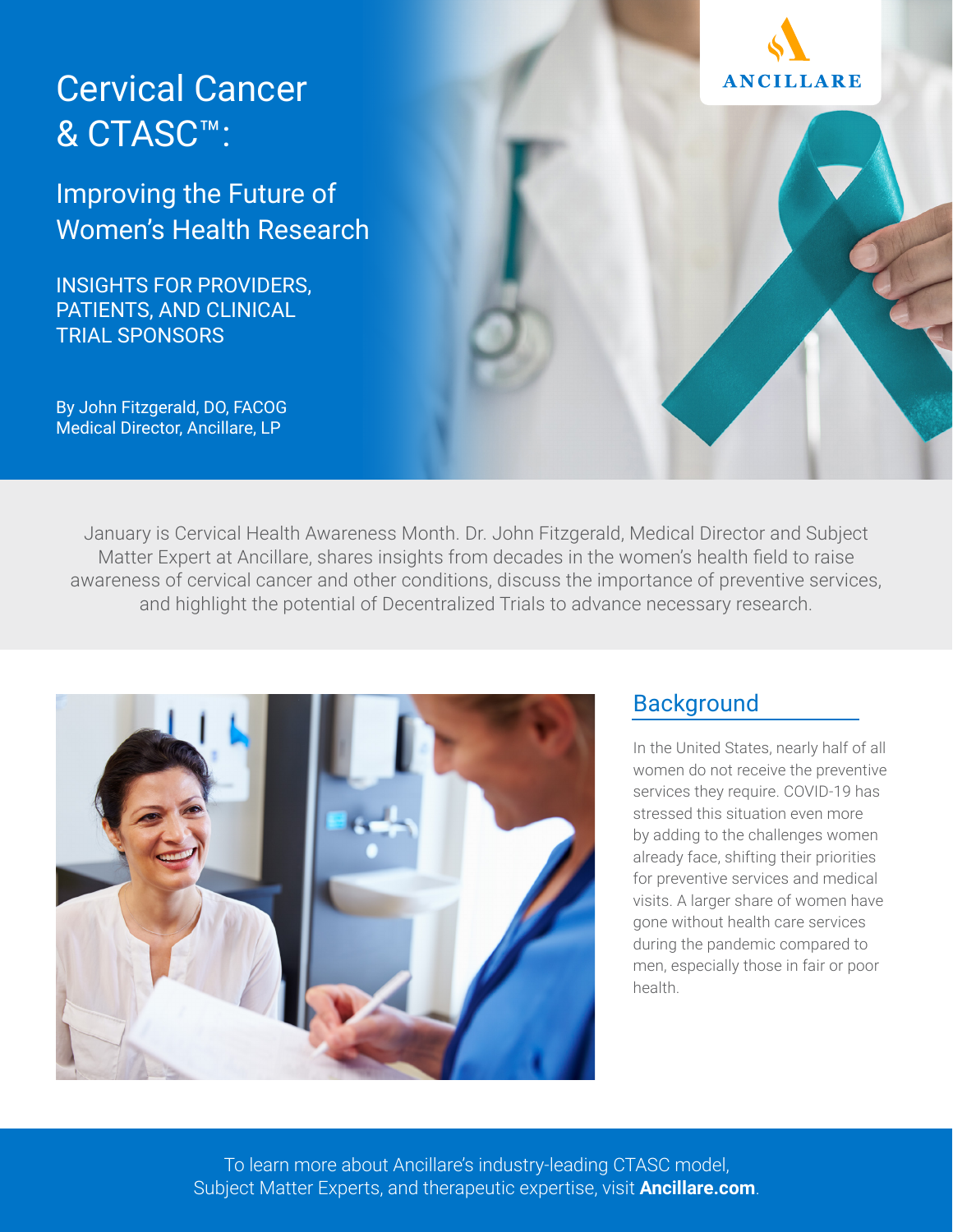#### **Cervical Cancer & CTASC™: Improving the Future of Women's Health Research INSIGHTS FOR PROVIDERS, PATIENTS, AND CLINICAL TRIAL SPONSORS**

[By John Fitzgerald, DO, FACOG](https://www.ancillare.com/about/#leadership) [Medical Director, Ancillare, LP](https://www.ancillare.com/about/#leadership)



# Standards of Preventive Care

Recommendations for women's preventive health care services are developed and reviewed by the Women's Preventive Services Initiative (WPSI). The coalition was launched in 2016 by the American College of Obstetricians and Gynecologists (ACOG), engaging the U.S. Department of Health and Human Services (HHS), Health Resources and Services Administration (HRSA), 21 national health professional organizations and consumer and patient advocates with expertise in women's health across the lifespan.

Its task is to develop, review, update and disseminate evidence-based clinical data that helps to ensure that women receive preventive services without the use of copays, co-insurance or deductibles. The WPSI focuses both on benefits and harms of an intervention or service and assesses the balance between them. Cost is not part of

this assessment because the focus is on clinical benefits and harms. Their motto is "When women are healthy, communities thrive."

The WSPI recommends the following preventive services:

- Well-Woman Visits
- Human Papillomavirus (HPV) DNA Testing
- Human Immunodeficiency (HIV) Screening and Counseling
- Breastfeeding Support, Supplies, and Counseling
- Gestational Diabetes Screening
- Sexually Transmitted Infection (STI) Counseling
- Contraception and Contraceptive Counseling
- Interpersonal and Domestic Violence Screening and Counseling

## Screening for Cervical Cancer

The WPSI recommends cervical cancer screening for women aged 21-65 years who are of average risk as a preventive service. These women should not be screened more often than once every 3 years.

Women who have received the vaccine for human papillomavirus (HPV) should be screened with the same guidelines as those who have not received the vaccine.

These guidelines do not apply to high-risk women such as those infected with HIV, women who are immunocompromised, women exposed to DES in utero, or women treated for high-grade precancerous lesions within the last 20 years.

Cervical cancer screening is not recommended for women younger than 21 years or older than 65 years who have



had prior normal screening and are not at risk for cervical cancer. This designation requires documentation or report of a reliable patient, of three consecutive negative pap tests or two consecutive negative HPV tests within the previous 10 years with the most recent test within the past 5 years. Cervical screening is also not recommended in women who have had a hysterectomy with removal of the cervix and no history of a high-grade precancerous lesion or cervical cancer.

To learn more about Ancillare's industry-leading CTASC model, Subject Matter Experts, and therapeutic expertise, visit **Ancillare.com**.